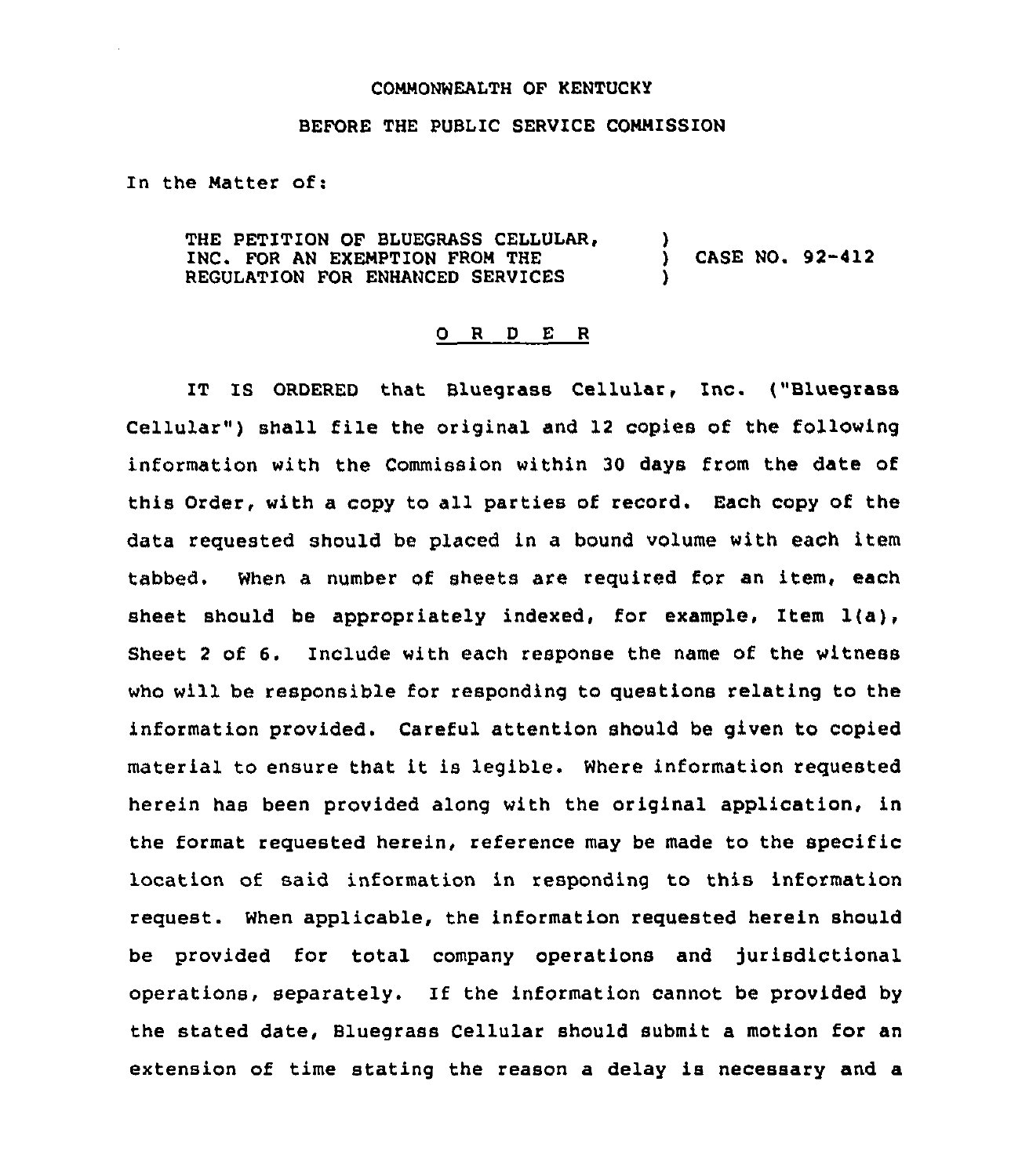date by which the information will be furnished. Such motion will be considered by the Commission.

1. Cellular resellers have been identified by some cellular utilities as potential competitors of enhanced services. The Commission is not aware of any resellers of cellular services, including voice mail, that currently operate within the Commonwealth of Kentucky.

a. If Bluegrass Cellular is aware of any cellular resellers, identify the services they are reselling and the extent of their market share.

b. If Bluegrass Cellular is not aware of any cellular resellers, then identify the reasons cellular resellers do not exist in Kentucky or why Bluegrass Cellular would not be aware of their existence.

2. Bluegrass Cellular's application either explicitly, or implicitly, contends that non-cellular voice mail providers compete with Bluegrass Cellular's voice mail service,

a. Are these non-cellular voice mail providers capable of providing service that is functionally equivalent to that provided by Bluegrass Cellular?

b. If yes, separately describe any differences, as seen by a cellular service subscriber, that may exist between the services provided by a non-cellular voice mail provider and the voice mail of Bluegrass Cellular but that do not affect the functional equivalence of the two services.

$$
-2-
$$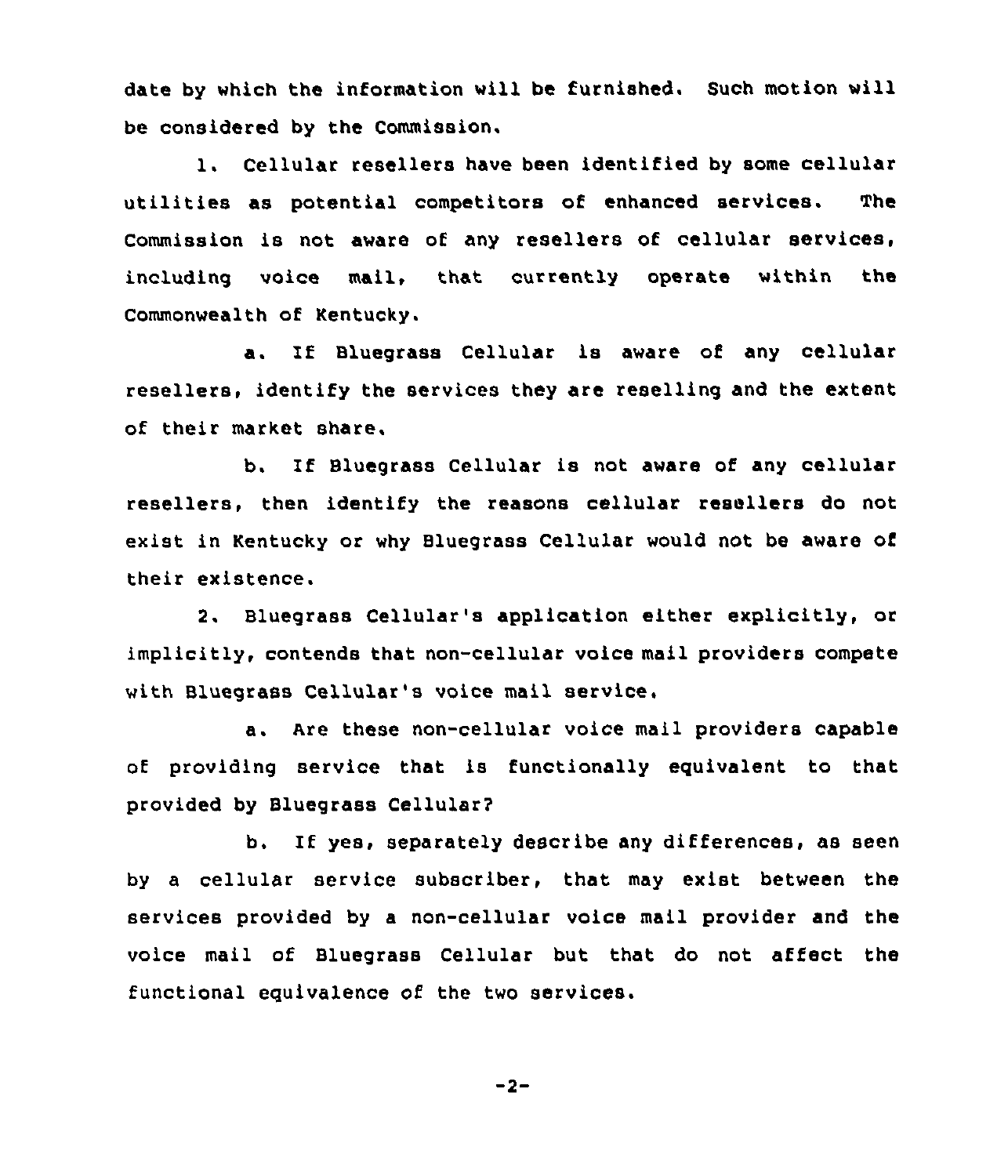c. If no, then describe in detail the differences that exist which make the non-cellular voice mail services not functionally eguivalent to that provided by Bluegrass Cellular.

3. Describe in detail the methods by which a Bluegrass Cellular subscriber may use a competitive voice mail service. Are additional services (e.g., call forwarding) reguired to be purchased from Bluegrass Cellular before a competitor may provide <sup>a</sup> functionally equivalent voice mail service? If so, list these services.

4. Identify every existing company that is perceived to be a competitor.

5. If possible, provide the prices of those service features and/or service packages offered by your competitors that compete with your service features and/or packages.

6. Provide the overall price of your minimum service package &s well as any more advanced service packages offering additional service features. Also, provide a breakout of the prices of the individual service features which make up the minimum service package and all other service packages.

7. May any service feature included in a service package, other than the minimum service package, be purchased individually or separately'?

a. If so, list each feature and its price.

b. If not, is there <sup>a</sup> technical reason or some other reason? Explain. Also, provide <sup>a</sup> list of these features and their prices.

 $-3-$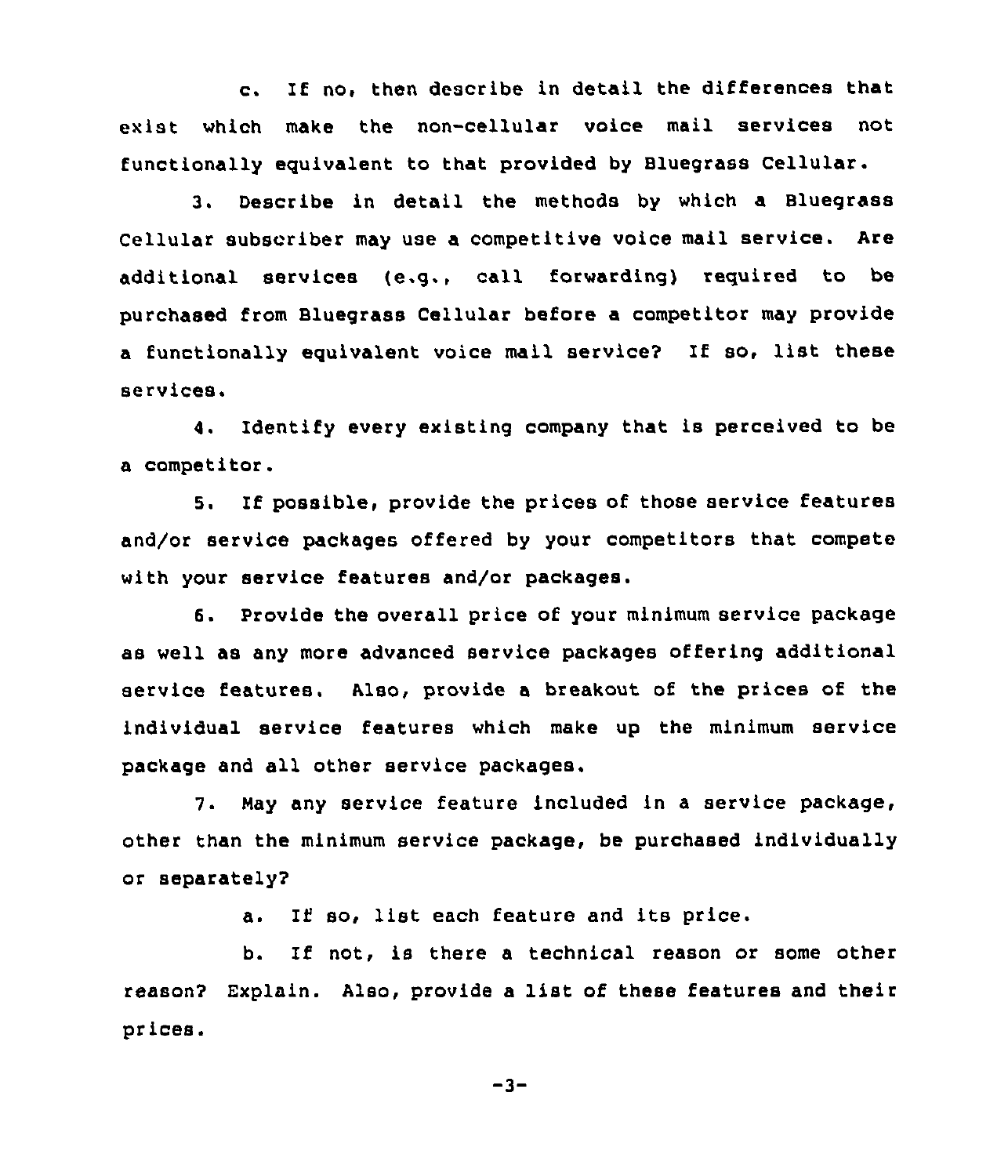8. Are there any service features that may be purchased individually or separately that are not included in the minimum or more advanced service packages? If so, provide <sup>a</sup> listing and their prices.

9. Are there any service features which may be purchased separately as well as in conjunction with other features in a service package2 If so, are there price differences for these service features between the different purchasing options? If so, provide a table illustrating the price differences.

10. Do you market any of your enhanced service features to:

a. Any non-cellular subscribing customers? If so, provide a listing of the type of customer (small business, high volume business, traveling business sales personnel, residential, etc.), the features primarily marketed to each type of customer and feature prices.

(1) Are these service offerings and prices different from those marketed to your own service subscribers? Explain any differences.

b. <sup>A</sup> cellular subscriber belonging to another cellular company2 If so, provide a listing of the type of customer (small business, high volume business, traveling business Bales personnel, residential, etc.), the features primarily marketed to each type of customer and feature prices.

(1) Are these service offerings and prices different from those marketed to your own service subscribers? Explain any differences.

 $-4-$